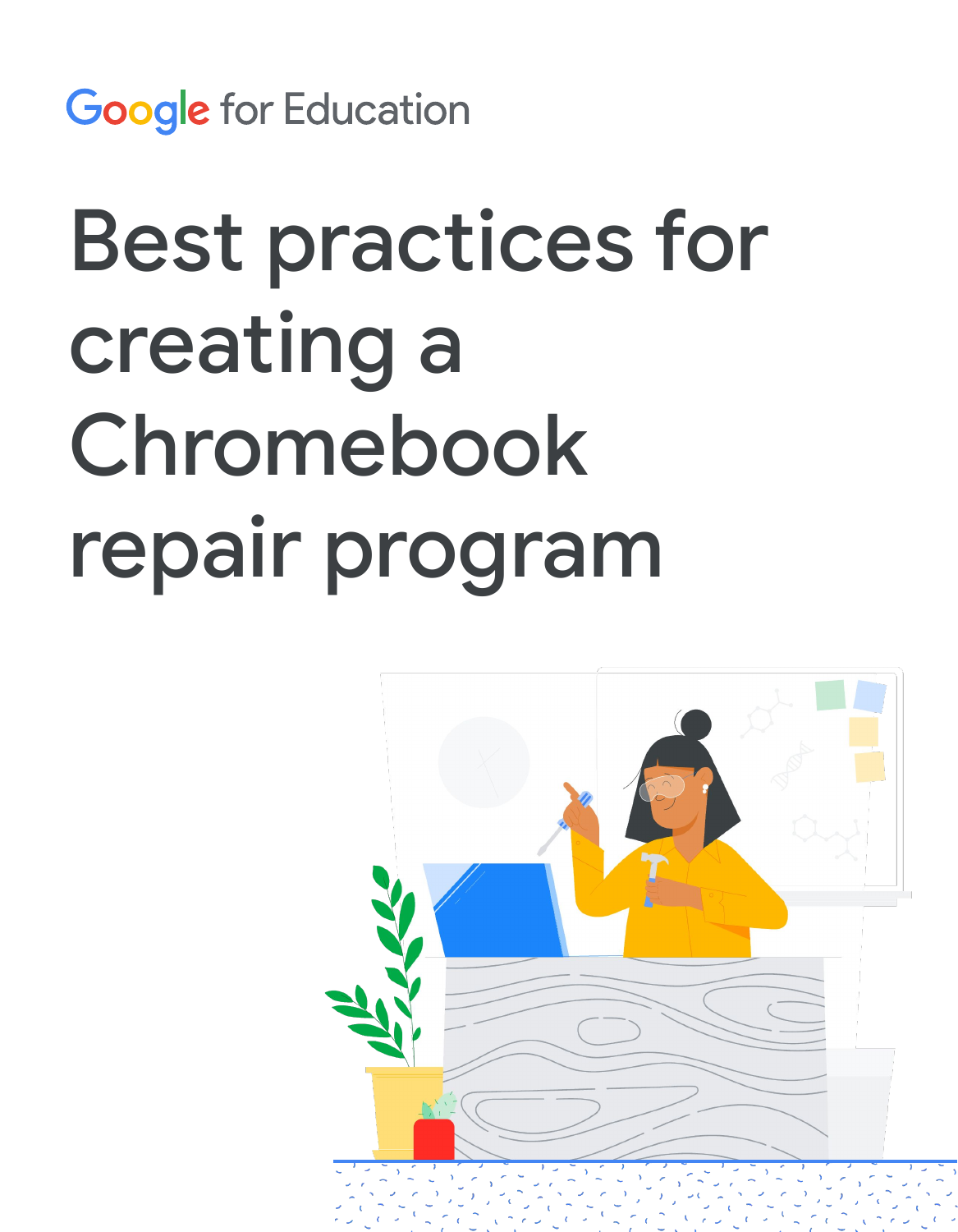## **Google** for Education

While Chromebooks are built to be sturdy and durable devices, the constant use over the years, and the transporting that happens from home to school and back again, can inevitably take their toll. When cracked screens, broken hinge caps, and disappearing keys get in the way of learning and teaching, schools have options, like sending the device out to a repair program or the manufacturer.



And there is another way—school districts can create in-house Chromebook repair programs that are staffed by students. We've heard from schools that programs like this work well because:



#### **Learning continuity**

Minimize turnaround to get devices back to teaching and learning.



Keep your devices in service longer to keep them out of the e-waste bin.



#### **Practical skills**

Give students practical tech skills by completing manufacturers' trainings.



The best practices below, shared directly from schools and admins, can help your school district launch and successfully run a student-staffed Chromebook repair program. [Jenks Public Schools](https://edu.google.com/intl/ALL_us/why-google/case-studies/jenks-public-schools) is just one of those districts that have created a program—here are some tips.

Anyone performing repairs (including students) needs to complete self-maintainer training. To find out who's eligible and start training, contact your Chromebook manufacturer.